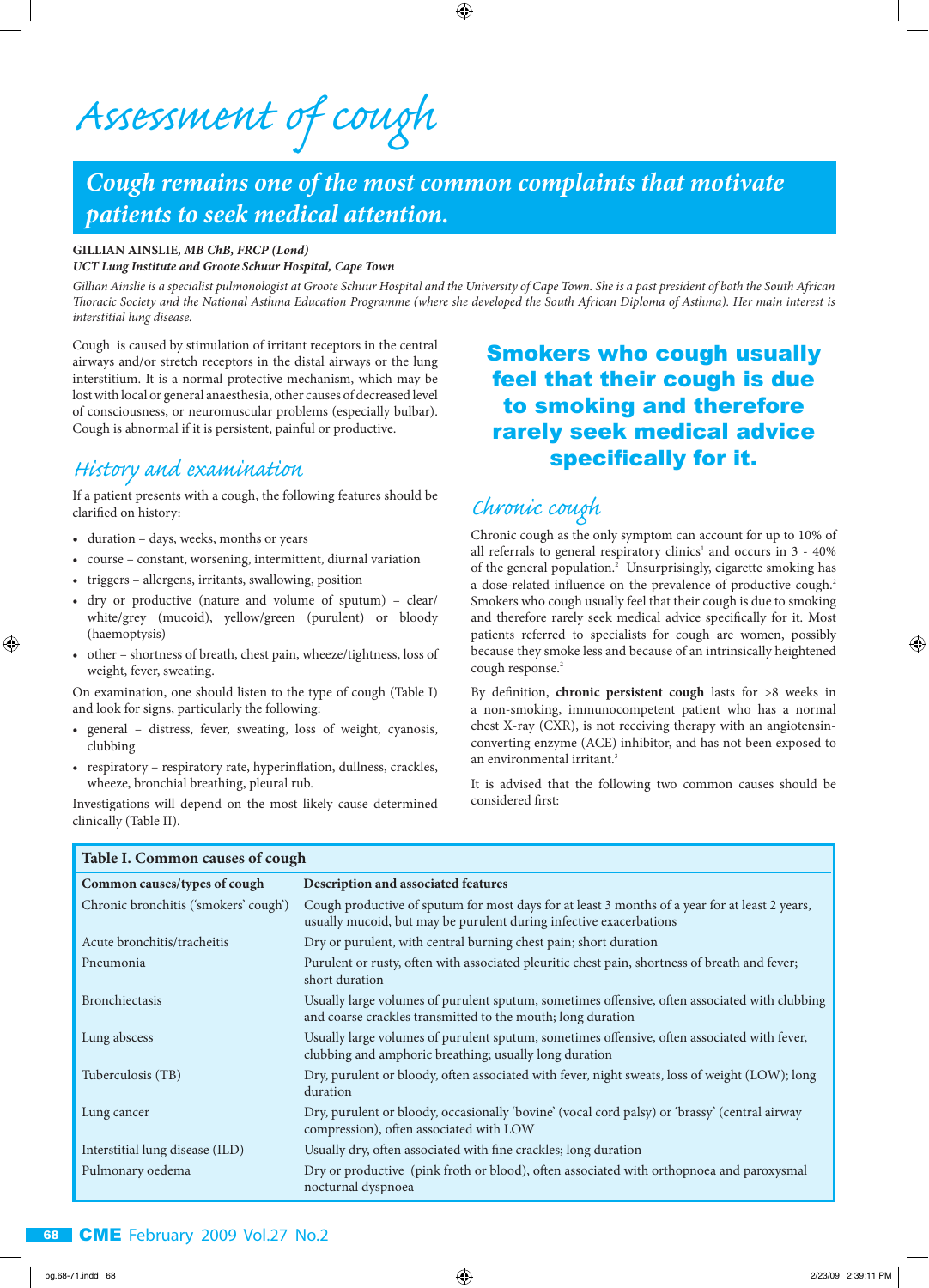| Table II. Investigation of cough                                                           |                                                                   |  |  |
|--------------------------------------------------------------------------------------------|-------------------------------------------------------------------|--|--|
| <b>Clinical investigations</b>                                                             | <b>Indication</b>                                                 |  |  |
| Chest X-ray (CXR)                                                                          | All chronic cough or if suspect pneumonia/cancer                  |  |  |
| Sputum M, C and S or acid-fast bacilli staining and TB culture                             | If purulent sputum produced                                       |  |  |
| Pulmonary function tests (pre- and post-bronchodilator spi-<br>rometry, serial peak flows) | If suspect asthma or chronic obstructive pulmonary disease (COPD) |  |  |
| Bronchial challenge tests (metacholine, exercise)                                          | If suspect asthma                                                 |  |  |
| Gastrointestinal tests (24-h oesophageal pH)                                               | If suspect GORD                                                   |  |  |
| Bronchoscopy                                                                               | If suspect cancer, foreign body or sputum -ve TB                  |  |  |
| High-resolution computed tomography (HRCT)                                                 | If suspect bronchiectasis or ILD                                  |  |  |
| Electrocardiogram (ECG) and echocardiography                                               | If suspect cardiac disease                                        |  |  |

⊕

An **ACE-inhibitor cough** is associated with the use of ACE inhibitors and occurs in up to  $15\%$  of patients.<sup>2</sup> It has a very variable onset and course. After discontinuing ACE inhibitors, it may take several months in the case of some individuals for the cough to settle.<sup>2</sup> Alternative agents such as angiotensin II antagonists may be used.<sup>2</sup>

**Post-infectious cough** sometimes occurs after a relatively minor respiratory tract infection,<sup>2</sup> and is especially prolonged after *Bordetella pertussis* and some viral infections. Post-infectious coughs usually last <3 weeks but can occasionally persist for 8 - 12 weeks.

If these causes have been excluded, the three most common causes of cough are:<sup>1-9</sup>

- postnasal drip (41 58%)
- asthma (24 59%)

⊕

• gastro-oesophageal reflux disease (GORD) (21 - 41%).

## *Diagnostic strategies for chronic cough*

There is no consensus as to the best diagnostic strategy for chronic cough. Many protocols combine empiric trials of treatment with laboratory investigations, as the former can substitute for specific diagnostic testing in some circumstances.<sup>1,7</sup> Systematic evaluation remains the most effective approach. Utilising a diagnostic protocol allows the cause of the cough to be identified in 88 - 100% of patients.<sup>1-7</sup> Several studies have supported the utility of the diagnostic protocol in patients with chronic persistent cough, not only in the academic tertiary-care setting but also in the community. Current diagnostic protocols for chronic cough have been based on the work of Irwin and colleagues first reported over 20 years ago.<sup>4</sup> Approximately 20 - 40% of chronic cough is due to more than one  $cause, <sup>1-3</sup>$  often making careful, persistent follow-up and further evaluation necessary. Despite comprehensive evaluation and treatment, up to 20% of patients remain symptomatic.<sup>1</sup>

#### **History and examination**

A careful history and thorough physical examination are critical in the evaluation of a patient with chronic cough.

Postnasal drip usually causes symptoms such as the sensation of 'something dripping into the throat', frequent throat clearing, nasal congestion, itch or nasal running.<sup>1,2,</sup>

Asthma might be suggested if the cough is present or worse at night or in the early morning only. It is usually associated with dyspnoea and wheeze or tight chest but these may be absent in **cough-variant asthma**. 7

**GORD** is more likely if there are symptoms such as heartburn, acid regurgitation, a bitter taste in the mouth, dysphagia, dysphonia or globus (oesophageal spasm). Classically, there is a relation between coughing and eating but another helpful clue is a cough that starts in the morning *after* rising or sitting (because the upright position is accompanied by relaxation of the lower oesophageal sphincter).<sup>2,7</sup>

However, the characteristics and associated symptoms of the cough can be misleading as symptoms of postnasal drip may be due to coincidental rhinitis, in a patient with asthma, and the absence of dyspepsia does not rule out GORD. Examination is often completely normal, but seeing nasal blockage or hearing wheezes or crackles on chest auscultation may influence the subsequent investigation or treatment choice.

#### **Clinical investigations**

A few baseline investigations should be performed routinely and there are a range of more complex tests often limited by availability, time and expense.

#### *Chest X-ray (CXR)*

Most patients referred to specialist cough clinics have a normal CXR. However, review of a recent radiograph is critical, as any significant abnormality will alter the investigation algorithm.

#### *Pulmonary function tests (PFTs)*

When available, these should be performed with bronchodilator reversibility testing in all patients with chronic cough.<sup>1-3,7</sup> If they are not available, serial peak expiratory flow (PEF) measurement twice daliy over 2 weeks may diagnose airflow obstruction with diurnal variability.<sup>1</sup>

#### *Bronchial challenge testing*

Bronchial challenge testing (usually done with methacholine) can provide very useful clinical information regarding patients with chronic cough.<sup>1,7</sup> Bronchial hyperreactivity in a patient with cough and normal spirometric measurements may be due to cough-variant asthma. However, a definitive diagnosis cannot be made until the cough responds to specific asthma treatment. Cough may persist for many weeks after an acute viral upper respiratory tract infection, and a positive challenge test in this circumstance may be diagnostically misleading because transient airway hyper-reactivity may develop. A negative bronchial challenge *off therapy* effectively excludes asthma as the diagnosis but does not eliminate a cough that may respond to steroid treatment.<sup>1,7</sup>

⊕

### *Sinus imaging*

In a prospective study of patients with chronic cough, routine CT sinus imaging had no better predictive value than ear, nose and throat examination in proving that the cough was due to upper airway disease.<sup>1,7</sup> In patients diagnosed with cough caused by sinusitis only 29% had abnormalities of the plain sinus radiographs. CT imaging of the sinuses revealed abnormalities in twothirds of children with cough, but there was no proof that these abnormalities caused the  $cough.<sup>1</sup>$ 

## HRCT should not be an early routine investigation in chronic cough, but it may show parenchymal lung disease.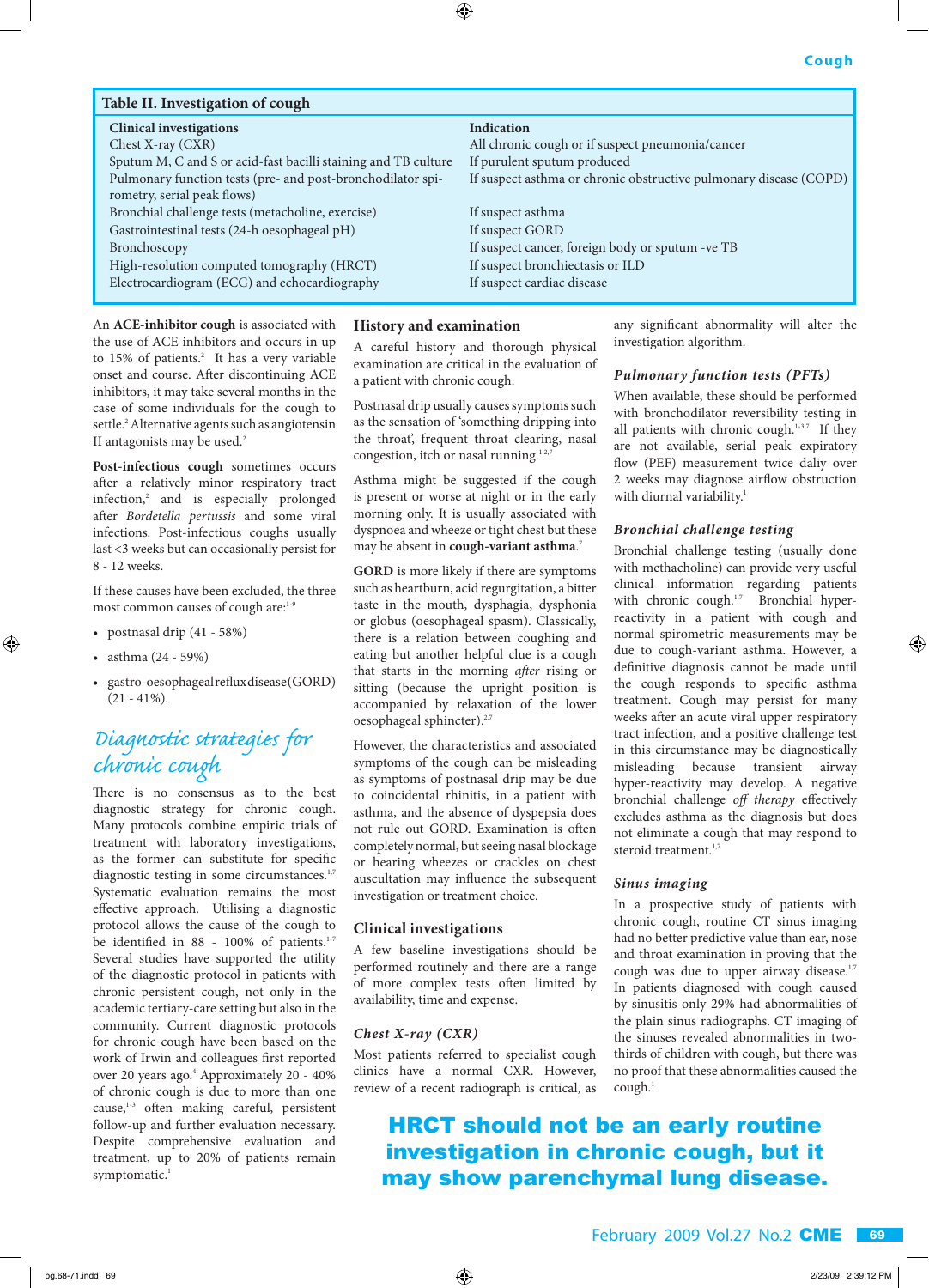### In asthma, empiric therapy with inhaled bronchodilators and steroids may be attempted. However, the treatment may take several weeks to be effective.

### *Gastrointestinal investigations*

GORD-related cough can be diagnosed easily if the patient has oesophageal manifestations of GORD, but prominent oesophageal GORD symptoms occur in only 6 - 10% of chronic cough patients.<sup>6</sup> In these patients GORD should be treated aggressively. However, it may be clinically silent in 50 - 75% of cough patients.<sup>2,6</sup> Barium swallow has a low sensitivity and specificity and is of little value in the evaluation of chronic cough.1 While not freely available, 24-hour oesophageal pH monitoring is currently the best single test to help characterise any link between GORD and cough.<sup>1,2,6,7</sup> A cost-effective alternative may be an empiric trial of medical anti-reflux therapy (see below).1,2,6,7 It should be remembered that up to one-third of reflux episodes in GORD patients are not acid related, which may be diagnosed with intra-oesophageal impedance measurement.<sup>1</sup>

### *Chest high-resolution computed tomography (HRCT)*

HRCT should not be an early routine investigation in chronic cough, but it may show parenchymal lung disease (e.g. interstitial lung disease or bronchiectasis) or endobronchial lesions not seen on the CXR. In a prospective study of patients with chronic cough, all of whom had an HRCT in their diagnostic protocol, bronchiectasis was identified in nearly 25%, but this might also have been suggested by history, examination and/or CXR. If there are suggestive clinical findings or CXR abnormalities, HRCT has a diagnostic yield of 17%.<sup>1</sup>

### *Bronchoscopy*

⊕

Bronchoscopy has a very low yield (5%) in the routine evaluation of chronic cough because of the low number of smokers and CXR abnormalities in this group of patients.<sup>1</sup> In a review of patients referred with refractory cough, bronchoscopic diagnoses were found in one-quarter of cases and included aspirated foreign bodies, tumours, and other very rare conditions (broncholithiasis, tracheobronchopathia, laryngeal dyskinesia).<sup>1</sup> In certain indicated

cases, fibreoptic bronchoscopy may be necessary to perform bronchial lavage/ washings/brushings or endobronchial or transbronchial lung biopsies.

⊕

#### *Empiric treatment*

Empiric treatment can be used as a 'diagnostic trial' in patients with cough. Patients reporting symptoms suggestive of postnasal drip syndrome or GORD may first be offered a trial of empiric treatment.

In postnasal drip syndrome, empiric treatment with older (first-generation) antihistamines together with nasal decongestants and nasal steroids may be tried. $1,2,7-9$ 

As mentioned above, in patients with GORD a proton-pump inhibitor (i.e. omeprazole 40 mg before breakfast daily or twice daily) for 8 weeks can produce an effective and sustained resolution of symptoms.1,2,6-9 It may take up to 12 weeks to become effective. $2,7$  Therapy should also include lifestyle measures, such as weight reduction, elevation of head of bed, not smoking, small meals, and a high-protein, low-fat anti-reflux diet with avoidance of caffeine and chocolate.<sup>2,6,7</sup> A prokinetic agent may be added to the regimen if dysphagia is present or if initial therapy with a proton-pump inhibitor is less successful than expected.<sup>2,6,7</sup> Surgical fundoplication may be tried in those with proven significant GORD and poor response to medical therapy.<sup>2,6,7</sup>

In asthma, empiric therapy with inhaled bronchodilators and steroids may be attempted. However, the treatment may take several weeks to be effective. The term **cough-variant asthma** to describe asthma associated with cough was originally used to describe patients with chronic cough, bronchial hyper-responsiveness, and a response to anti-asthma medication but without wheezing and airflow obstruction. Subsequently, the term **cough-predominant asthma** was suggested because cough is not a separate entity but part of the spectrum of asthma together with dyspnoea and airflow obstruction.<sup>7</sup> All symptoms of the **cough/asthma syndrome** usually

improve with inhaled corticosteroids.<sup>2,7</sup> The early symptomatic response to inhaled corticosteroids that often occurs in 'classic asthma' may be delayed in chronic asthmatic cough, similar to the slow improvement in airway hyper-responsiveness seen with inhaled corticosteroids.<sup>2</sup> In patients who remain symptomatic on inhaled corticosteroids and bronchodilators a course of oral steroids or a leukotriene-receptor antagonist may be effective. <sup>2,7</sup>

### *Other*

Several recent series suggest that 7 - 46% of patients have idiopathic cough despite thorough investigation. The mechanism is unclear but these patients are usually middle-aged women and their cough often starts around menopause.<sup>8</sup>

Psychogenic cough should only be considered after exclusion of a physical cause. These patients classically complain of a persistent tickling/irritating feeling in the throat or chest, often leading to coughing paroxysms. These are often triggered by temperature change, cigarette smoke, strong smells, eating crumbly food, deep breaths, laughing or talking on the phone.<sup>8</sup>

#### **References**

- 1. McGarvey LPA. Cough: Which investigations are most useful in the diagnosis of chronic cough? *Thorax* 2004; 59: 342-346.
- 2. Morice AH, Kastelik JA. Cough: Chronic cough in adults. *Thorax* 2003; 58: 901-907.
- 3. Irwin RS, Boulet LP, Cloutier MM, *et al*. Managing cough as a defence mechanism and as a symptom. A consensus panel report of the American College of Chest Physicians. *Chest* 1998; 114: 133S-181S.
- 4. Irwin RS, Corrao WM, Pratter MR. Chronic persistent cough in the adult: The spectrum and frequency of causes and successful outcome of specific therapy. *Am Rev Respir Dis* 1981; 123: 414-417.
- 5. Irwin RS, Curley FJ, French CL. Chronic cough: The spectrum and frequency of causes, key components of the diagnostic evaluation and outcome of specific therapy. *Am Rev Respir Dis* 1990; 141: 640-647.
- 6. Harding SM. Chronic cough. Practical considerations (editorial). *Chest* 2003; 123: 659-660.
- 7. Morice AH and European Task Force on Chronic Cough. The diagnosis and management of chronic cough. *Eur Respir J* 2004; 24: 481-492.
- 8. Fan Chung K, Pavord ID. Prevalence, pathogenesis, and causes of chronic cough. *Lancet* 2008; 371: 1364-1374.
- 9. Pavord ID, Fan Chung K. Management of chronic cough. *Lancet* 2008; 371: 1375-1384.

⊕